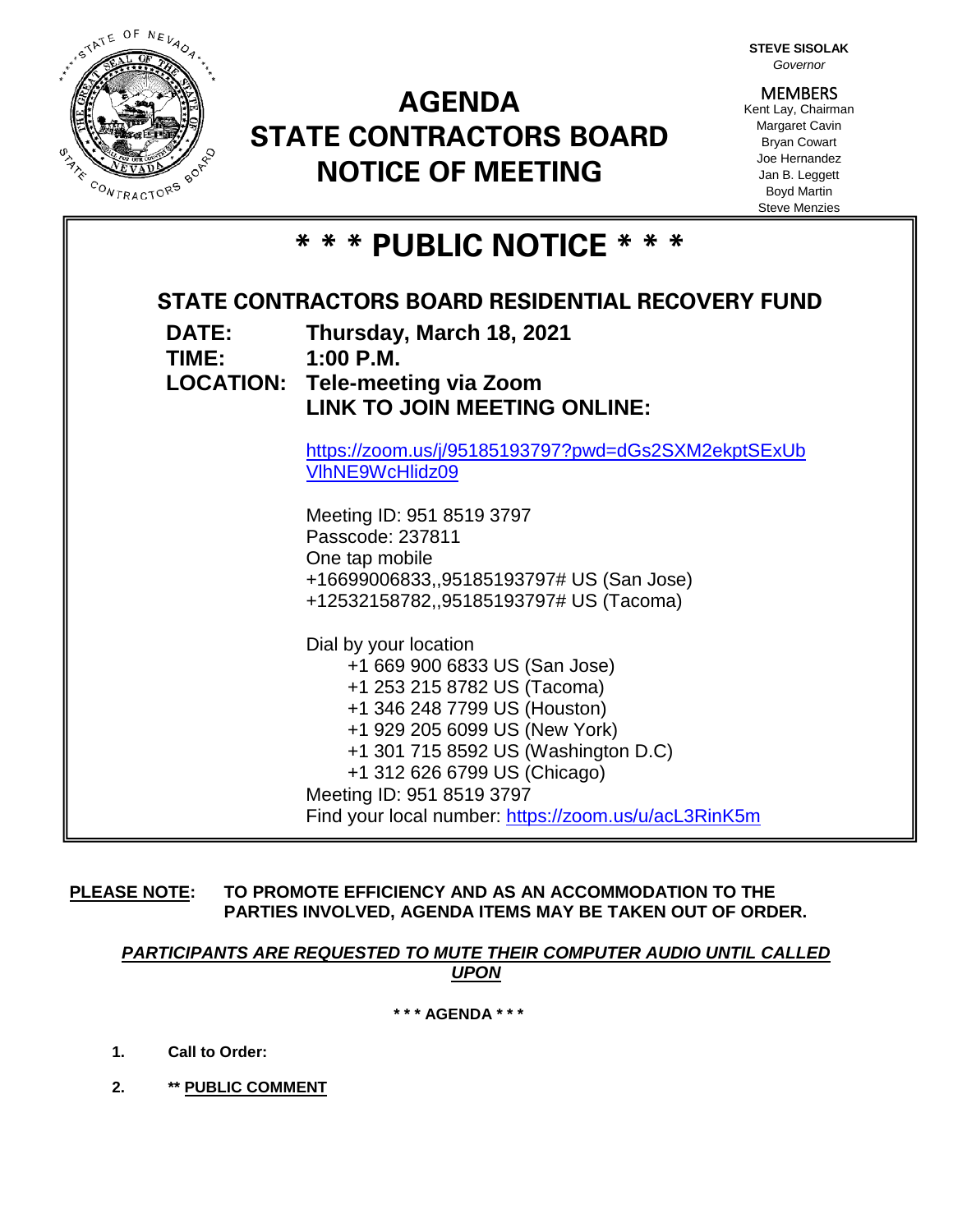## **3. RECOVERY FUND HEARING:**

**S S M OF NEVADA, LLC DBA SECURITY SCREEN MASTERS,** License No. 81295 Brett Jordon Benson, Manager and Qualified Individual (Frank and Pat Germano, Homeowner) 30056217

## **4. RECOVERY FUND HEARING: S S M OF NEVADA, LLC DBA SECURITY SCREEN MASTERS,** License No. 81295 Brett Jordon Benson, Manager and Qualified Individual (Darby Carpenter, Homeowner) 30055923

## **5. RECOVERY FUND HEARING: S S M OF NEVADA, LLC DBA SECURITY SCREEN MASTERS,** License No. 81295 Brett Jordon Benson, Manager and Qualified Individual (Robert DeMartino, Homeowner) 30056084

# **6. RECOVERY FUND HEARING:**

**S S M OF NEVADA, LLC DBA SECURITY SCREEN MASTERS,** License No. 81295 Brett Jordon Benson, Manager and Qualified Individual (Christine Woods, Homeowner) 30055817

## **7. RECOVERY FUND HEARING: S S M OF NEVADA, LLC DBA SECURITY SCREEN MASTERS,** License No. 81295 Brett Jordon Benson, Manager and Qualified Individual (Todd Behre, Homeowner)

30056622

# **8. RECOVERY FUND HEARING:**

**STAMPCO CONCRETE, INC.,** License No. 51041A, 73224 Denise Patricia Ondrisko, President Owen Matthew Ondrisko, Secretary (Patricia Hampton, Homeowner) 30055127

### **9. RECOVERY FUND HEARING: SPIKE CONSTRUCTION, INC.,** License Nos. 59148 and 62942 Albino Bracamontes Romero, President and Qualified Individual (Lynne Grimes, Homeowner) 30056493

#### **10. RECOVERY FUND HEARING: ALTARAY NV, LLC,** License No. 83657 Sean Andrew Clawson, Managing Member, Carlos Puerto-Jara, Managing Member (Maria Sanchez, Homeowner) 30053383

#### **\*\* PUBLIC COMMENT**

**11.** Adjournment – For Possible Action